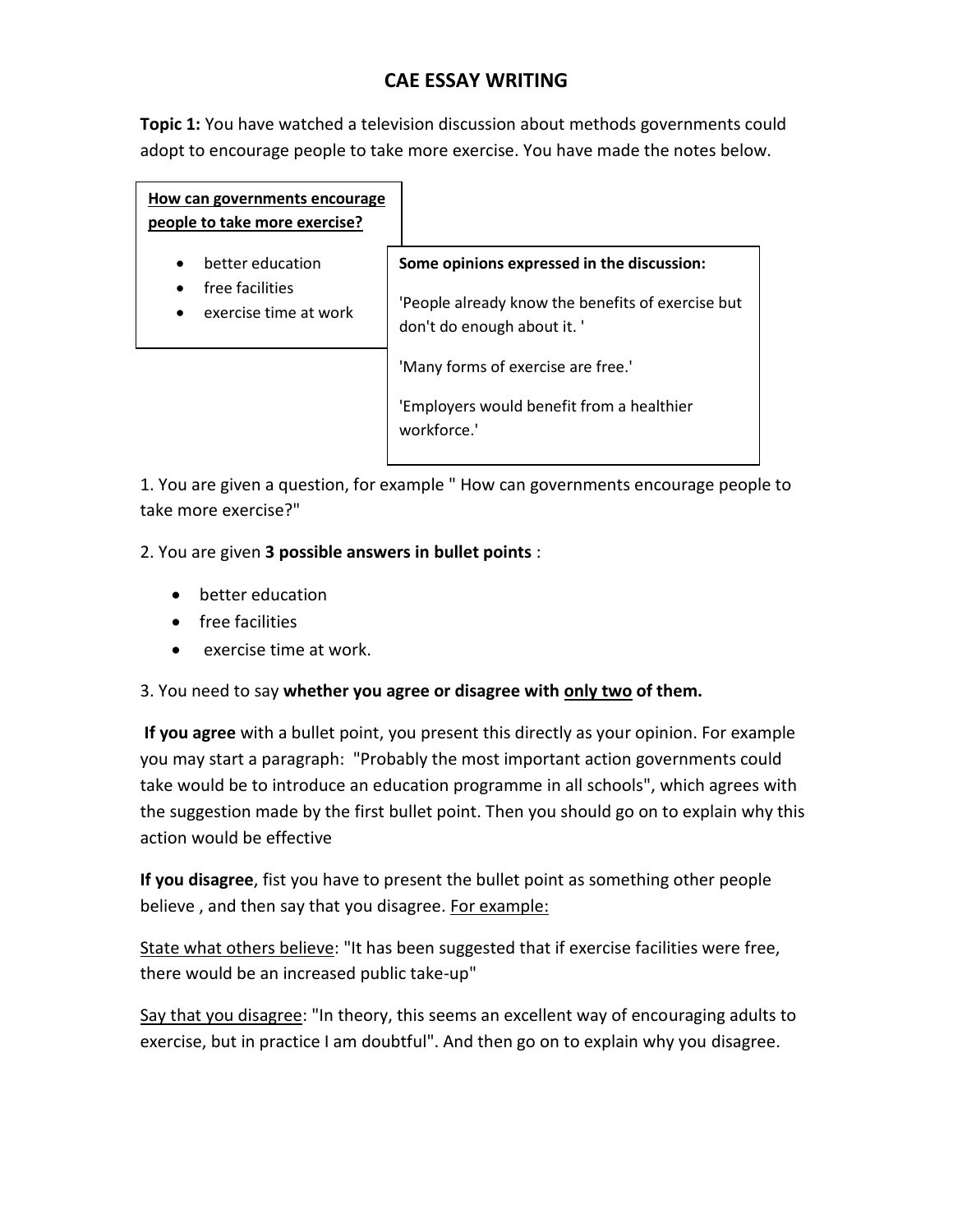4. You should say **which of the two proposals is more important** .The safest method is to agree with one statement and disagree with the other, as was explained above. Then in the **conclusion**, you will say that only the one method (the one you agree with) must be applied because it will be the most effective.

5. The **introduction** should be a general statement about the topic, the fact that there are different proposed methods and your intention to discuss two of them.

6**. Part of the topic are also three opinions** each relevant to one of the bullet points. In other words, each opinion either agrees or disagrees with the statement of one bullet point (which is what you are asked to do in the essay - but only for two of the bullet points.)

You may adopt these opinions or not. For example the opinion "People already know the benefits of exercise but don't do enough about it" refers to the first bullet point "better education" and obviously disagrees with it. In the discussion above, however, we have taken the opposite point of view, that education would be helpful.

## **Use these opinions mostly as a means to better understand the bullet points.**

Remember that the essay you are going to write should have a **formal style**, while the opinions expressed as part of the topic are informal. So, if you agree with what they state you should adopt a more formal language.

### **Essay plan**

**Introduction**: Make a general statement about the benefits of exercise and the suggestion that governments should help. Say you are going to discuss two proposals.

**Par. 2** : Agree that an education program aimed at students would be effective. It should be supplemented with a programme aimed at adults

**Par. 3**: It is suggested that there should be more free exercise facilities. Express your disagreement. Walking and cycling are free but people do not use these methods.

**Conclusion**: An educational programme would be more efficient and cost-effective.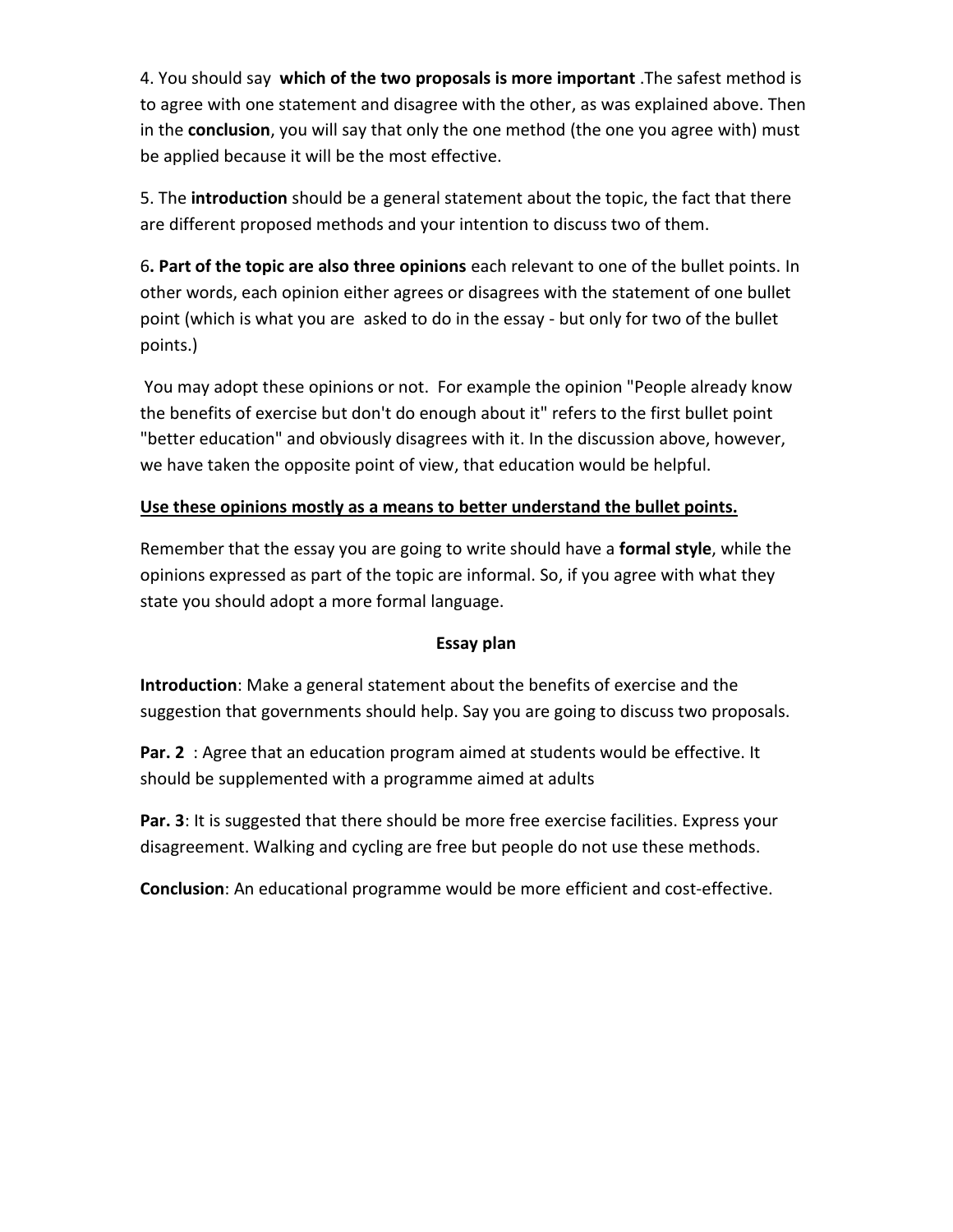#### **Model Composition**

It is generally accepted that people today take insufficient exercise. This, combined with a poor diet, can lead to ill health and a poor quality of life. In view of this, it has been suggested that governments should act to encourage more exercise. I shall consider two of the proposed methods.

Probably the most important action governments could take would be to introduce an education programme into all schools. In addition to publicising the benefits of exercise, this would make exercise a compulsory part of the school curriculum and get young people used to following an exercise regime. In my view, however, for this to be truly successful, there should be a corresponding programme aimed at adults. If parents took part in an exercise programme put on by the school, they would be supporting what their children were being taught.

It has been suggested that if exercise facilities were free, there would be an increased public take-up. In theory, this seems an excellent way of encouraging adults to exercise, but in practice I am doubtful. It is based on the assumption that exercise depends on money, whereas in fact walking and cycling, two very effective ways of keeping fit, are free and can be fitted conveniently into most people's daily routine. Therefore, in my opinion, providing expensive extra facilities is unnecessary and would be a misuse of public money.

In view of the above arguments, I believe governments should introduce education programmes aimed at people of all ages because this is the most cost-effective means of achieving the desired goal.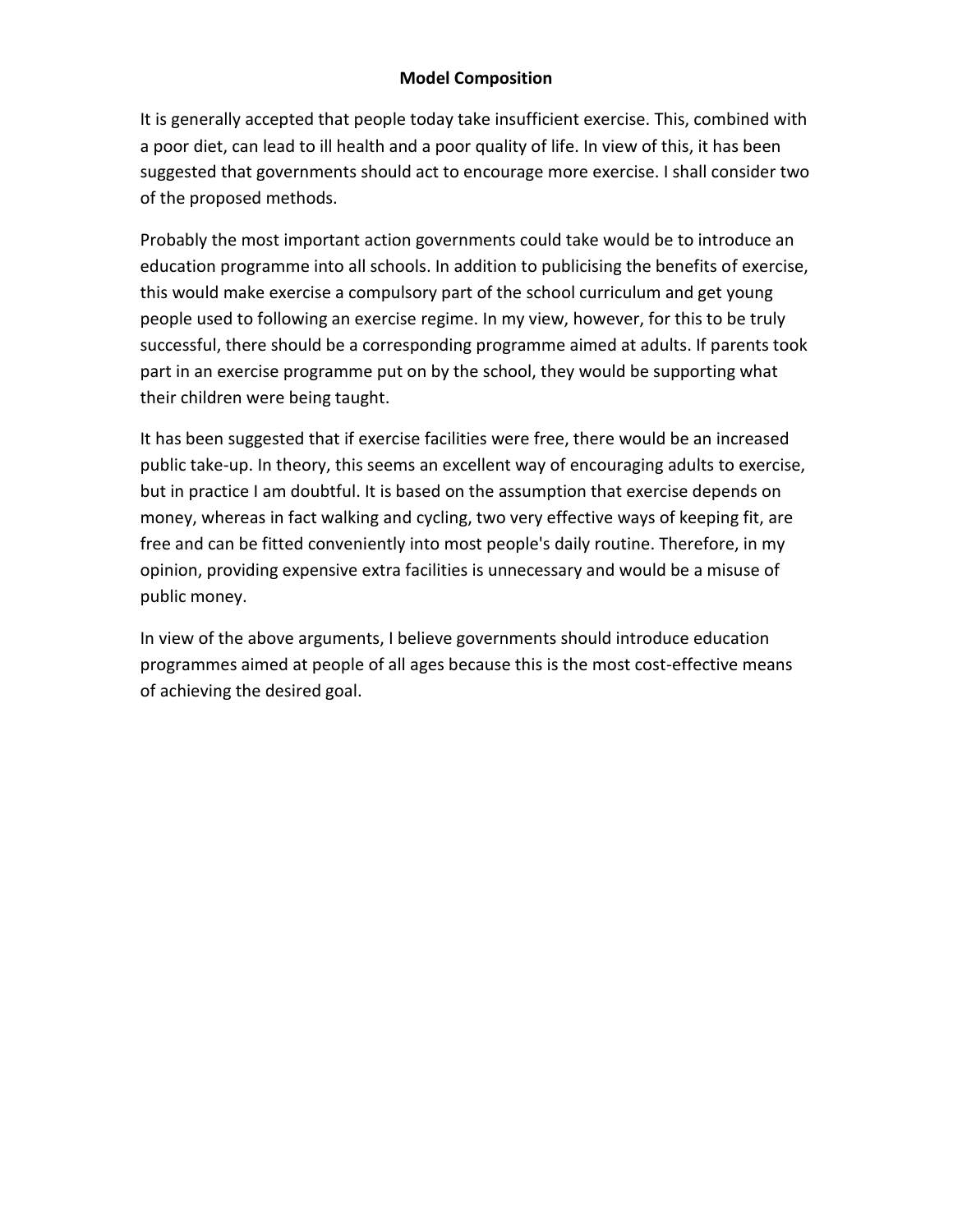#### **Coherence (must be logical) and Cohesion (must be well connected)**

The reader must be able to follow your thinking easily. If you fail to achieve this goal, you will be penalized with a low mark.

Paragraph level: Each paragraph should have one main idea which is introduced in the topic sentence and supported by the following sentences of the paragraph.

In your writing as a whole: Paragraphs should follow on clearly from each other.

#### **Sentences that guide the reader (usually at the beginning of paragraphs):**

I shall consider two of the proposed methods.

Probably the most important action would be...

It has been suggested that...

In view of the above arguments, I believe...

#### **Reference words**

**This**, combined with a poor diet...

In my view, for **this** to be truly successful...

If parents took part, **they** would be supporting what **their** children...

In view of **the above arguments....**

# **LEXICAL LINKS (SYNONYMS - NEAR SYNONYMS - WORDS FROM THE SAME ROOT)**

governments should **act** - the most important **action** governments should take

benefits of **regular exercise** - used to following an **exercise regime**

get **young people** used to following - what **their children** were being taught

a programme aimed at **adults** - if **parents** took part

#### **Linking words and phrases**

but, whereas, therefore, because etc.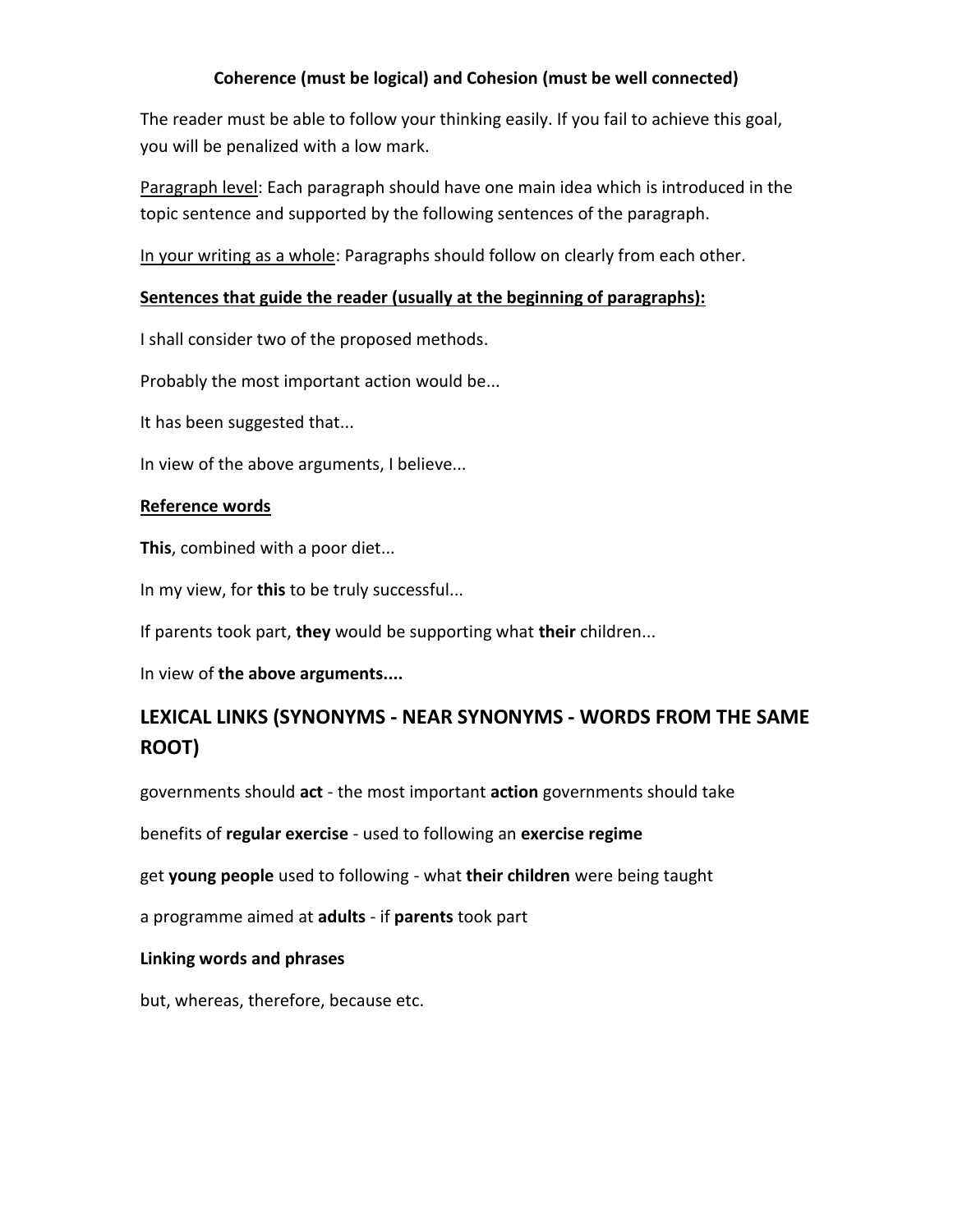# **Task: Write the above essay topic. You should:**

- 1. Disagree that better education would lead to better fitness levels
- 2. Agree that exercise time at work would be beneficial and consider it the best option.

Before attempting the task you should read the following articles:

## 1**. Why Don't We Do the Things We Know Are Good for Us?**

http://www.huffingtonpost.com/bj-gallagher/why-dont-we-do-thethings\_b\_409428.html

### **2. Working Out at Work:**

http://www.webmd.com/fitness-exercise/working-out-at-work

You are expected to read the articles carefully and prove you have done so, using ideas, words and phrases taken from them in your essay. You **SHOULD NOT** copy whole sentences or paragraphs.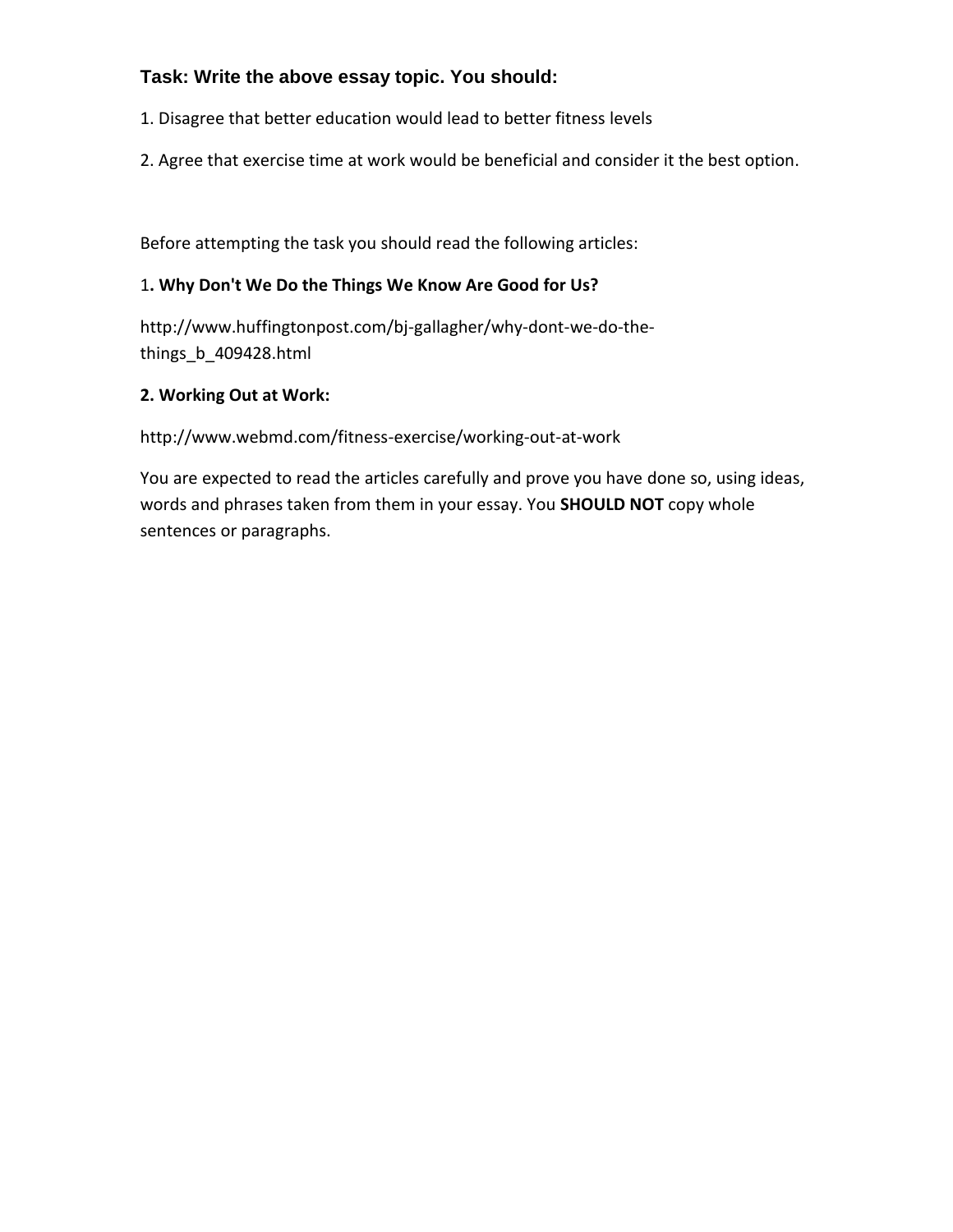## 1**. Why Don't We Do the Things We Know Are Good for Us?**

http://www.huffingtonpost.com/bj-gallagher/why-dont-we-do-thethings\_b\_409428.html

Mark Twain was a keen observer of human nature - making him a great storyteller, a folksy philosopher, and a moralist for modern times. As we begin 2010 with our lists of resolutions, I'm reminded of Twain's quote: *"To promise not to do a thing is the surest way in the world to make a body want to go and do that very thing."*

Twain wasn't the first to point this out. St. Paul wrote about the same paradox: *"I don't understand myself. I want to do what is right but I do not do it. Instead, I do the very thing I hate ... It seems to be a fact of life that when I want to do what's right, I inevitably do what's wrong."* (Romans 7:15)

### **What IS it with us humans? Why do we act so contrary to our own selfinterest ... and so often?**

Our problem isn't lack of information. Bookstores are stocked with countless books about how to eat less and exercise more; dozens of experts advise us to save and invest our money; wise friends warn us to stay away from troublesome lovers. We have plenty of information on getting rid of clutter, managing time, taking care of our bodies, managing our finances, fulfilling our career dreams. But all this information doesn't change our behavior. We know what to do but we still don't do it.

In fact, sometimes we do just the *opposite* of what we know is good for us! We overeat and under-exercise; we spend every last nickel (or more); we pick the wrong partners to fall in love with (again and again). We buy stuff we don't need, procrastinate and fritter away time, neglect our bodies, mismanage our money, and bail out on ourselves in countless ways. If anyone else treated us the way we treat ourselves, we'd be outraged!

### **Why don't we do the things we know are good for us? And what can we do to change it?**

Therapist and author Dr. Pat Allen says, *"The only way you know you love yourself — or anyone else — is by the commitments you are willing to make and keep."* I know this sounds like a cliche, but one of the main reasons we don't keep our resolutions and commitments is that we don't love ourselves. Heck, sometimes we don't even *like* ourselves!

We are our own worst critics — berating ourselves for flaws and foibles. Who among us is not haunted by failings and mistakes? The seven deadly sins of lust, greed, gluttony, sloth, envy, anger and pride are alive and well in all of us along with fear, resentment, pettiness, gossip, and all the rest. It's hard to love ourselves when we're all-too-aware of our dark sides.

Another reason we also have difficulty acting in our own best interest is because immediate pleasure exerts a stronger influence than concern for long-term health. Chocolate *now* is more appealing than weight loss *later*. A

purchase *today* feels more pleasurable than a savings account balance at the end of the month. We Americans, in particular, have a hard time delaying gratification. We want what we want when we want it — *now*.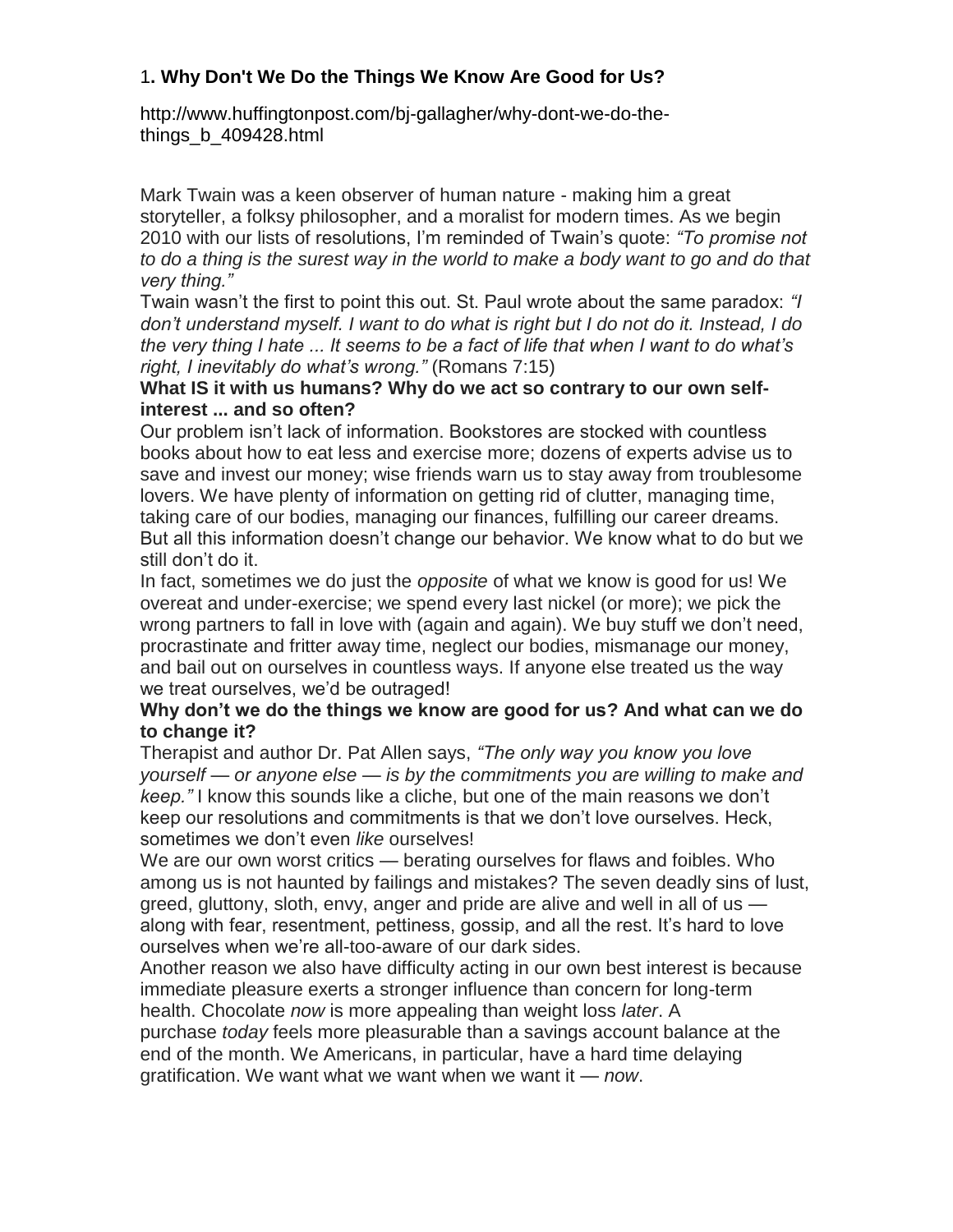Additional factors influence our self-care practices: gender issues (women are socialized to put everyone else first); religious traditions (self-sacrifice is seen as a virtue in many religions); family history and lack of good role models also play an important role in shaping our own choices and habits. In short, there is no one reason why we don't do what's good for us — there are many reasons.

### **So, what's the solution?**

Changing a habit is simple — but not easy. Here are a few ideas to get you started:

**Re-train yourself with love.** When I adopted my first dog a few years ago, a friend advised me about training. "Dogs respond best to training with love," he said," just like people." Wise advice. Teaching ourselves new habits works best with it's done lovingly.

**Drop "should" and "ought" from your vocabulary.** "Should" and "ought" are moralistic, negative words — certain to de-motivate you. Instead of "should" and "ought," try using "want." It's a positive word that is more likely to get good results. Example: "I *want* to be fit and trim," instead of, "I *should* lose weight." See the difference?

**KISS: Keep It Small and Simple.** Set yourself up to succeed — set small, achievable goals. Ask yourself, "What three simple things could I do today that would make a positive difference in my life?" Wash your car; clean out one drawer, try fruit instead of candy for snacks, take a walk at lunch. You'll be surprised at how small changes can make a big difference.

**No one can do it for you, but you can't do it alone.** Ask for help. Get an action buddy, an exercise pal, or someone to keep you company doing things you don't like to do. Consider hiring a personal trainer, a life coach, a professional organizer, a therapist — someone to help you keep your commitments to yourself.

**Success is about progress, not perfection.** As long as you're moving in the direction you desire, you're successful. Give yourself credit; pat yourself on the back; acknowledge the changes you're making, even if they're tiny changes. Catch yourself doing something right — or, *approximately* right.

As Mark Twain wisely pointed out: *"A habit cannot be tossed out the window. It must be coaxed down the stairs one step at a time."* Happy New Year, everyone!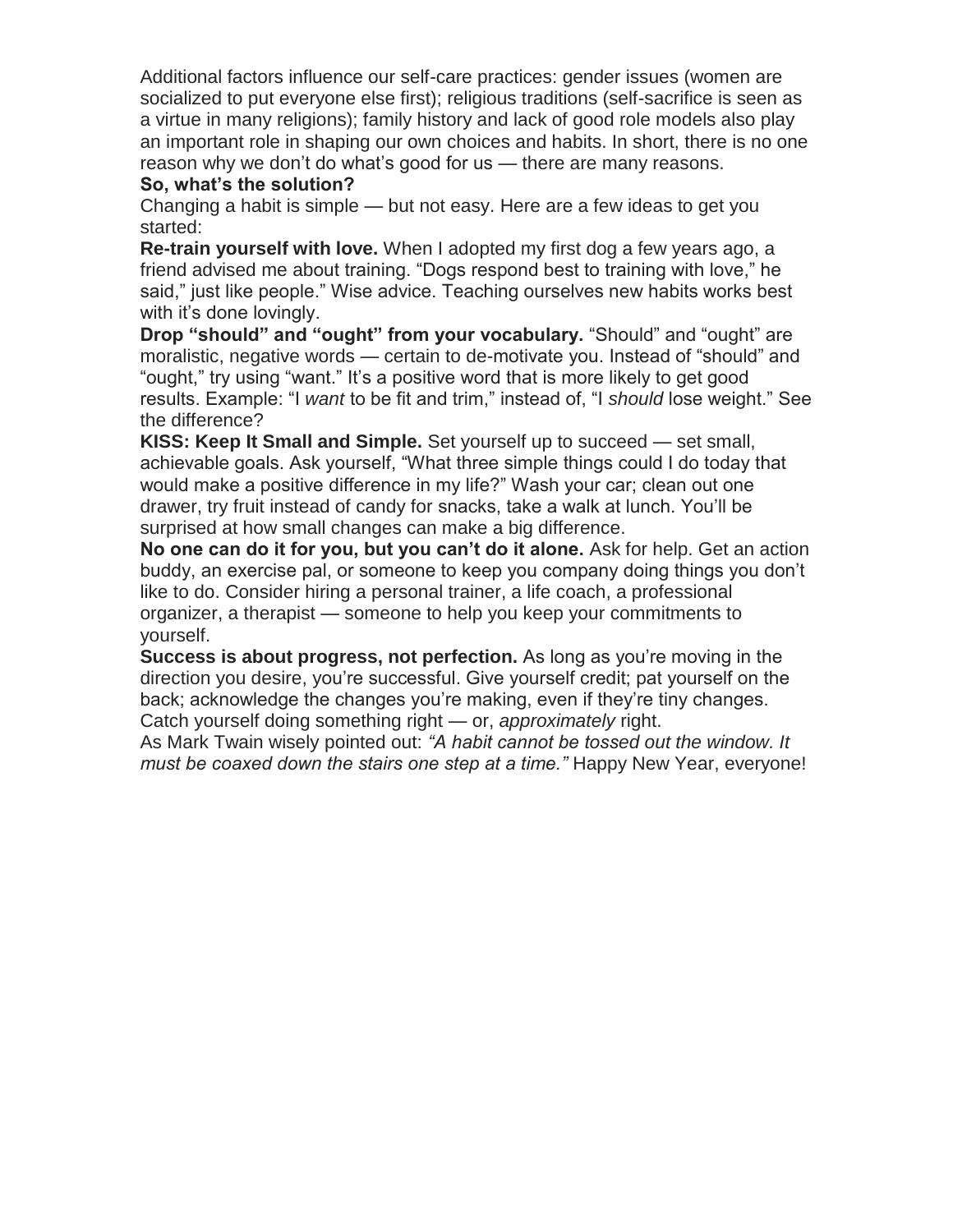## **Working Out at Work**

#### http://www.webmd.com/fitness-exercise/working-out-at-work

Too busy or just too plain tired to work out after you get home from the office? More and more businesses are building *[fitness](http://www.webmd.com/fitness-exercise/ss/slideshow-7-most-effective-exercises)* opportunities into the workplace as a way to help employees stay fit, healthy, and -- not least of all-- happy. The hope is that this will, in turn, make good business sense, as well.

"If we concentrate on our co-workers, they'll take care of our customers," says Art Friedson, vice president of co-worker services for CDW Computer Centers, headquartered in Vernon Hills, Illinois. CDW built a state-of-the-art gym for its employees. The 20,000-square-foot facility houses, among other things,

a [swimmingp](http://www.webmd.com/fitness-exercise/guide/get-into-swimming)ool, racquetball court, fitness floor, and all the high-tech [exercise](http://www.webmd.com/fitness-exercise/all-bout-exercise-machines)  [machines](http://www.webmd.com/fitness-exercise/all-bout-exercise-machines) you could ask for. On-site trainers, nutritionists,

and [massage](http://www.webmd.com/balance/massage-therapy-styles-and-health-benefits) therapists are available, dance an[dyoga](http://www.webmd.com/balance/guide/the-health-benefits-of-yoga) classes are offered, and you can even join a golf, volleyball, or basketball league.

"The center is convenient and cheap," says Friedson. "For those who want to take advantage of it, it's a great perk."

CDW is not alone in offering a [fitness program](http://www.webmd.com/fitness-exercise/default.htm) to its employees. According to the 2000 Benefits Survey produced by the Society for Human Resource Management in Alexandria, Virginia, 24% of the 606 companies that responded to the survey provide a fitness center or gym subsidy to employees, and 19% actually have an on-site fitness center.

#### Making Fitness Convenient

"Regular exercise is clearly linked to improved health," says Dr. Peter Snell, an exercise physiologist and assistant professor of internal medicine at the University of Texas Southwestern Medical Center in Dallas. Still, Snell adds, about 60% of adults do not exercise, and only 25% get the recommended amount. Exercise recommendations range from 30 to 60 minutes a day -- on most, if not all, days of the week. Forty percent of adults who don't exercise say they don't have enough time.

"The availability of facilities to exercise at the work site removes many of the barriers to exercise," says Snell. These include

- Finding time
- Being self-conscious at public health clubs
- Safety
- Convenience
- Social atmosphere
- Weather conditions
- Expense

Having a place to exercise during lunch can be a real bonus especially for women with children, who may find it difficult to exercise before or after work, says Snell.

Making Fitness Convenient continued...

Not all companies can afford a full-service fitness center, but that doesn't mean they're not providing some fitness options. At Ripon College in Ripon, Wisconsin,